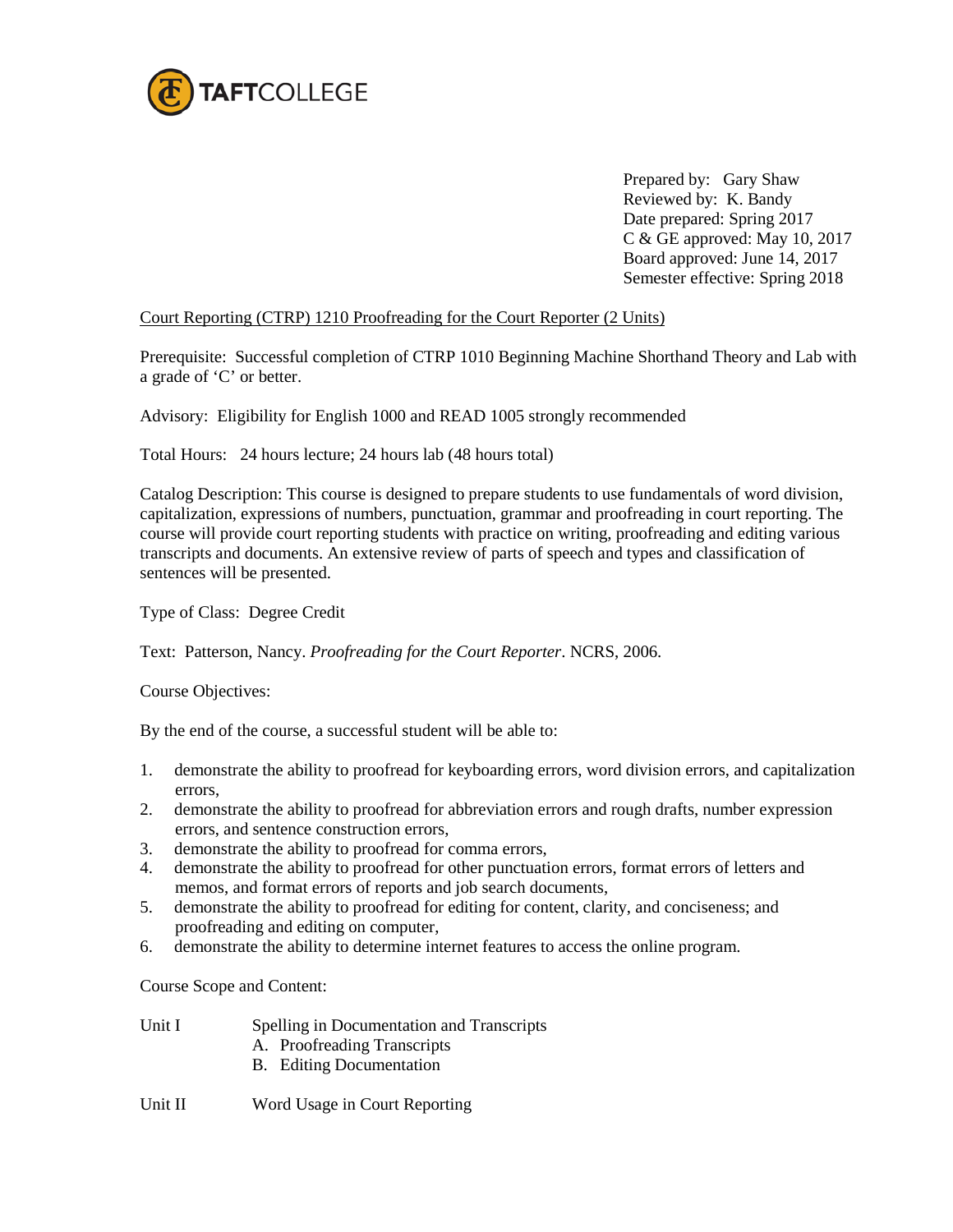

- A. Introduction
- B. Homophones/Word Pairs
- Unit III Numbers in Court Reporting
	- A. Writing number strings and sequence on the steno machine
	- B. Transcribing numbers
	- C. Proofreading finished transcript

# Unit IV Content and punctuation in Court Reporting

- A. Proofreading transcript and documentation for general, legal, jury charge, medical, technical
- B. Proofreading transcript and documentation for two-voice/multiple-voice/deposition and multiple-voice/court.

Learning Activities Required Outside of Class:

The students in this class will spend a minimum of 2 hours per week outside of the regular class time doing the following:

- 1. Read material provided by instructor
- 2. Research as requested by instructor
- 3. Dictionary building, if applicable
- 4. Preparing assignments given by instructor

Methods of Instruction:

- A. Lecture
- B. Multimedia
- C. Cooperative/collaborative learning
- D. Lab and demonstrations
- E. Learning experiences outside the classroom and performance.

## Methods of Evaluation

- 1. Participation in class discussion
- 2. Homework assignments
- 3. Quizzes and tests
- 4. Direct evaluation of documents proofread by student.
- 5. Final exam

## Supplemental Data:

| TOP Code:                 | 051430: Court Reporting |
|---------------------------|-------------------------|
| <b>SAM Priority Code:</b> | C: Clearly Occupational |